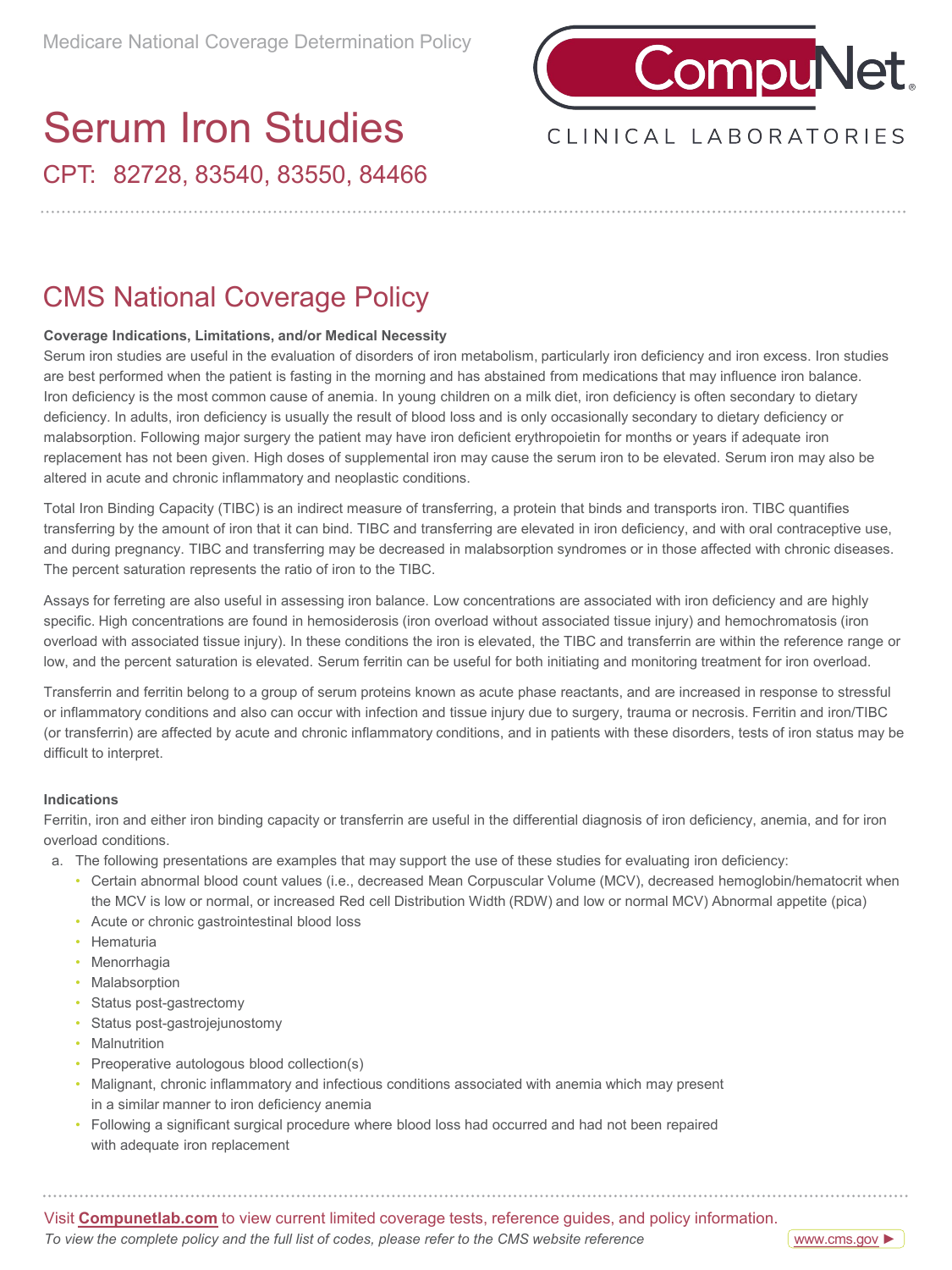

### CLINICAL LABORATORIES

## CPT: 82728, 83540, 83550, 84466 Serum Iron Studies

#### **CMS National Coverage Policy (continued)**

- b. The following presentations are examples that may support the use of these studies for evaluating iron overload:
	- Chronic Hepatitis
	- Diabetes
	- Hyperpigmentation of skin
	- Arthropathy
	- **Cirrhosis**
	- Hypogonadism
	- **Hypopituitarism**
	- Impaired porphyrin metabolism
	- Heart failure
	- Multiple transfusions
	- Sideroblastic anemia
	- Thalassemia major
	- Cardiomyopathy, cardiac dysrhythmias and conduction disturbances
- 2. Follow-up testing may be appropriate to monitor response to therapy, e.g., oral or parenteral iron, ascorbic acid, and erythropoietin.
- 3. Iron studies may be appropriate in patients after treatment for other nutritional deficiency anemias, such as folate and vitamin B12, because iron deficiency may not be revealed until such a nutritional deficiency is treated.
- 4. Serum ferritin may be appropriate for monitoring iron status in patients with chronic renal disease with or without dialysis.
- 5. Serum iron may also be indicated for evaluation of toxic effects of iron and other metals (e.g., nickel, cadmium, aluminum, and lead) whether due to accidental, intentional exposure or metabolic causes.

#### **Limitations**

- 1. Iron studies should be used to diagnose and manage iron deficiency or iron overload states. These tests are not to be used solely to assess acute phase reactants where disease management will be unchanged. For example, infections and malignancies are associated with elevations in acute phase reactants such as ferritin, and decreases in serum iron concentration, but iron studies would only be medically necessary if results of iron studies might alter the management of the primary diagnosis or might warrant direct treatment of an iron disorder or condition.
- 2. If a normal serum ferritin level is documented, repeat testing would not ordinarily be medically necessary unless there is a change in the patient's condition, and ferritin assessment is needed for the ongoing management of the patient. For example, a patient presents with new onset insulin-dependent diabetes mellitus and has a serum ferritin level performed for the suspicion of hemochromatosis. If the ferritin level is normal, the repeat ferritin for diabetes mellitus would not be medically necessary.
- 3. When an End Stage Renal Disease (ESRD) patient is tested for ferritin, testing more frequently than every three months requires documentation of medical necessity (e.g., other than chronic renal failure or renal failure, unspecified).
- 4. It is ordinarily not necessary to measure both transferrin and TIBC at the same time because TIBC is an indirect measure of transferrin. When transferrin is ordered as part of the nutritional assessment for evaluating malnutrition, it is not necessary to order other iron studies unless iron deficiency or iron overload is suspected as well.
- 5. It is not ordinarily necessary to measure either iron/TIBC (or transferrin) and ferritin in initial patient testing. If clinically indicated after evaluation of the initial iron studies, it may be appropriate to perform additional iron studies either on the initial specimen or on a subsequently obtained specimen. After a diagnosis of iron deficiency or iron overload is established, either iron/TIBC (or transferrin) or ferritin may be medically necessary for monitoring, but not both.
- 6. It would not ordinarily be considered medically necessary to do a ferritin as a preoperative test except in the presence of anemia or recent autologous blood collections prior to the surgery.

Visit **[Compunetlab.com](http://www.questdiagnostics.com/home/physicians/medicare-coverage-guide.html)** to view current limited coverage tests, reference guides, and policy information. *To view the complete policy and the full list of codes, please refer to the CMS website reference*

[www.cms.gov](https://www.questdiagnostics.com/dms/Documents/mlcp/National-Guides/2019300-ICD-10-NCD-Manual-20190509-508/2020300_ICD_10_NCD_Manual_20200407_508.pdf) ►